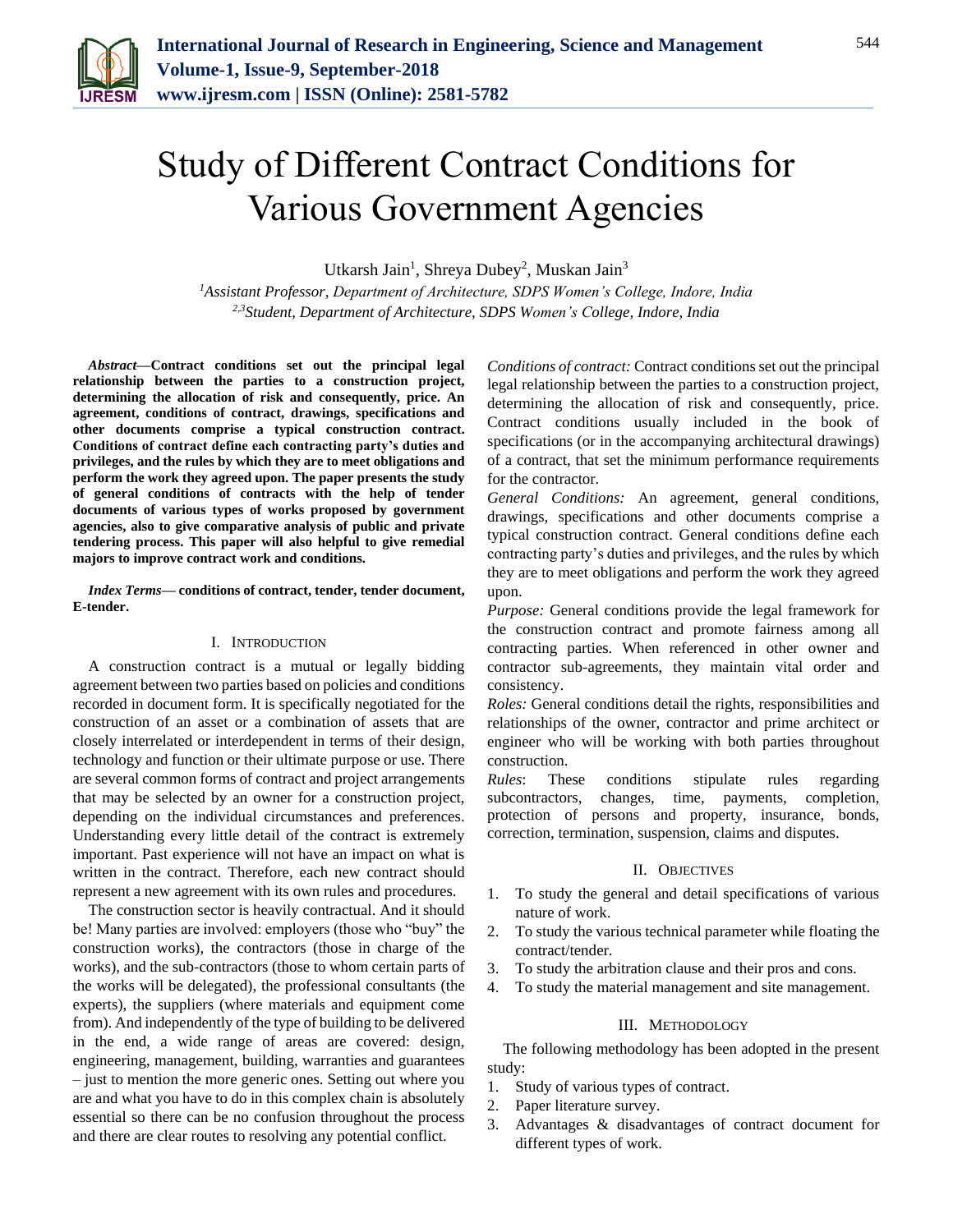

4. Remedial major to improve contract/work condition.

The study is primarily based on secondary data. The secondary data has been collected from various sources like internet, books, e-procurement websites, tendering process adopted by government agencies in India for various types of works.

# *A. Tender Documents*

The various terms and conditions of contracts which are to be formulated while inviting tender for a civil engineering and architecture work are:

- 1. The notice inviting tenders (N.I.T.) is a standard approved form of a department.
- 2. Tender form with standard conditions of contract.
- 3. Schedule of quantities of works to be done and materials, tools and plants to be supplied by the department if any.
- 4. Special terms and conditions.
- 5. Complete specification of work, to be executed.
- 6. Special conditions and additional conditions of contract.
- 7. One set of approved drawing where necessary.

All the above documents are signed by contractor page by page, necessary entries are made and a forwarding letter on letter head of a contractor with bank draft (or other form of earnest money) are put in closed cover. The cover is then seated and dropped in the tender box within the time limit for the tender. The name of the work and the name of the contractor are super scribed on the cover.

## *B. Conditions of Contract*

There are several clauses in the conditions of contract to govern the character of work to be carried out. Governments have their own standard conditions of contract provided in the printed tender form. The conditions specify mainly the following clauses:(1) Amount of security deposit, (2) Compensation for delay, (3) Action when whole of security deposite is forfeited, (4) Contractor remains liable to pay compensation, (5) Extention of time, (6) completion certificate, (7) Payment on certificate, (8) monthly bill, (9) Payment of bill, (10) Departmental materials, (11) Execution of work in accordance with drawing and specifications, (12) Alterations of designs and specifications, (13) No compensation for alterations, (14) Compensation in case of bad work, (15) Works to be open for inspection, (16) Notice before the work is covered, (17) maintenance period up, (18) Care of departmental tools and plants, (19) Labour, (20) Work on Sunday, (21) Contract may be rescinded, (22) Sum payable way of compensation by the contractor, (23) Changes in constitution, (24) Supervision by higher officers, (25) Arbitration etc.

# *C. Government Tendering*

The Indian Government, along with State and local governments, their agencies and departments, buy many goods and services from the private sector, and provide a significant market opportunity for businesses. The government market provides many opportunities to tender for a wide range of goods

and services, from large procurements and projects such as Defense, infrastructure and health, to supply of stationary and cleaning contracts. Government tendering involves various guidelines and procedures, such as the Commonwealth Procurement Guidelines, to ensure that the process is conducted in accordance with ethical, fair and transparent practices. As the Government is accountable to tax-payers and the society, they ensure that the tendering process is equitable and nondiscriminatory. Government procurement processes are designed to encourage competition and promote the efficient, effective and ethical use of government resources. In addition to winning new business, contracting with Government can offer many advantages to your business, including:

1. A valuable reference that may assist you to secure contracts in the private sector or overseas.

Experience gained is a strong selling point to other public authorities.

Provides a reliable source of business.

The core principle in Government tendering and procurement is achieving value for money. This does not just refer to offering the lowest price or best offer. Value for money can also be assessed by looking at factors including:

- 1. The relative risk of the proposal
- 2. Fitness for purpose
- 3. The performance history of the supplier
- 4. All direct and indirect financial costs and benefits over the life of the procurement
- 5. The flexibility of the proposal to adapt to possible change
- 6. The anticipated price that could be obtained, or cost incurred, at the time of disposal.

By accessing Government tenders, your business has the opportunity to gain a vast considerable amount of work from a reliable organization, offering not only contracts for work being tendered, but also an opportunity to obtain ongoing work through building relationships and establishing your business as a reputable and trustworthy supplier to government.

# *D. E-Tendering*

The traditional systems of procurement in government departments through manual modes suffered from various problems such as inordinate delays (approximately 4 to 6 months) in tender/order processing, heavy work, multilevel scrutiny that consumes a lot of time, physical threats to bidders, cartel formation by the contractors to suppress competition, human interface at every stage, inadequate transparency, discretionary treatment in the entire tender process, etc. Though it is known to the departments that their traditional processes are inefficient, hardly any effort was taken to improve the system for obvious reasons. E-Tendering is a process of carrying out entire Tendering Cycle Online, including submission of Price Bid to harness Efficiency, Economy and Speed of Internet. Despite the apparent benefits of information technology (IT), many organizations have been slow to adopt e construction and in particular e-tendering. Many companies are approaching the use of e-tendering with caution in order to test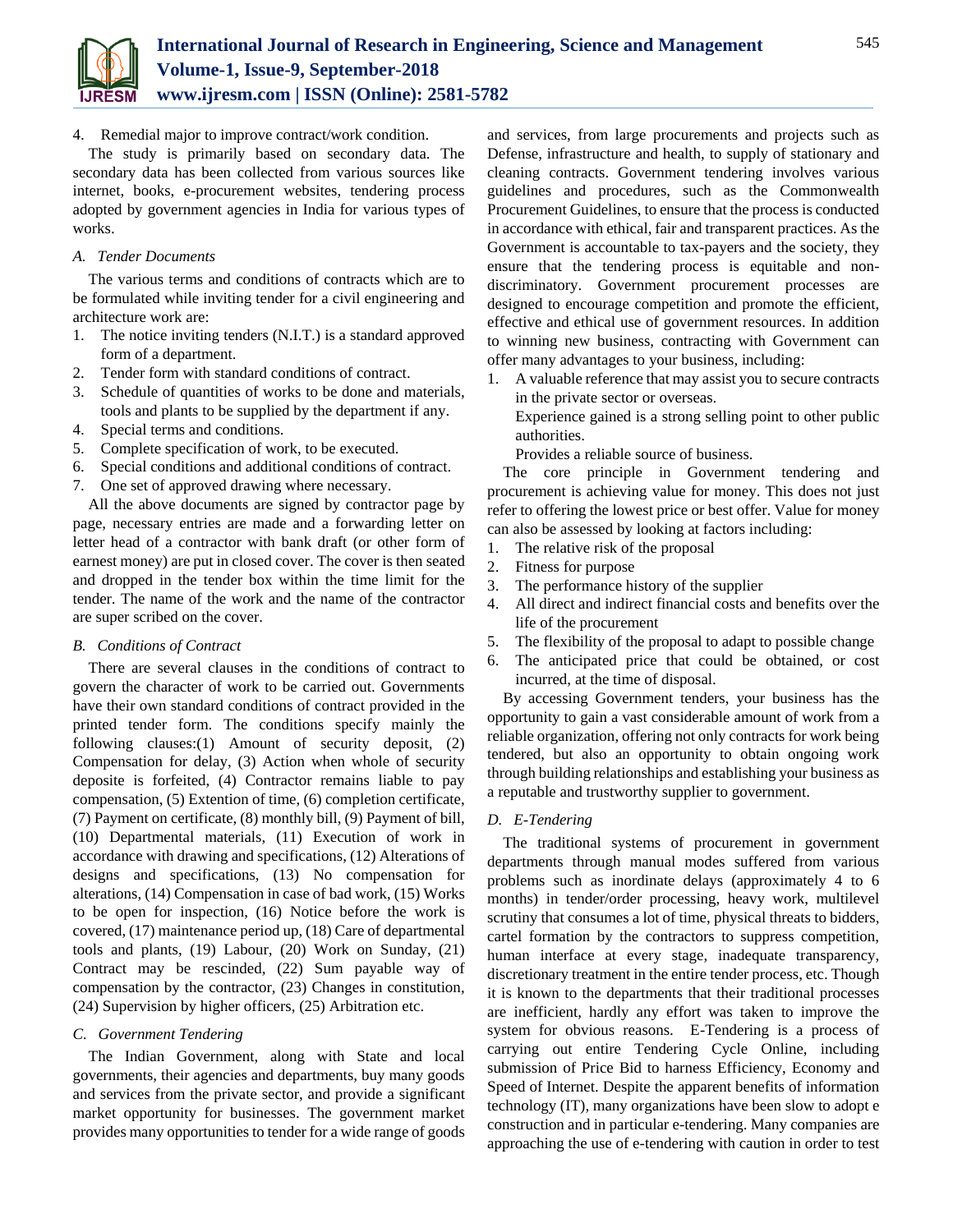

its practical advantages and encourage age confidence amongst staff before implementation to a general concern over security and legality issues. Tendering is a practice involving a complex web of legal issues, which must be known before tendering. The unguarded use of electronic technology in electronic tendering and post-tendering project management has created contradictory effects, such as the trade of between efficiency and security. The people are unsure of the legal impact of using the existing e-tendering project management system. For this reason, industry is reluctant to conduct contracting activities. Business has traditionally incorporated many elaborate procedures into their regular business processes to seek legal protections. E-tendering systems should also include appropriate security mechanisms for increasing the system's reliability.

# *E. FIDIC Forms*

FIDIC, i.e. FEDERTION INTERNATIONALE DE INGENIEURS - CONSEILS (International Federation of Consulting Engineers) is an international organization based in Geneva that has been instrumental in the evolution of various standard forms of contracts used worldwide in civil engineering works. The World Bank has also adopted the FIDIC standard forms with suitable modifications for applications in the works carried out with its assistance. The key differentiator of the FIDIC based contract is the role assigned to the "Engineer" who is an impartial and independent expert who administers the contract between the parties viz. the "Employer" (i.e. the public body e.g. ULB) and the "Contractor". The conventional PWD forms used in our country did not adequately provide for the role of project management and supervision to be carried out by a consultant. The FIDIC form is eminently suitable for adoption in cases where the project management of the work is to be

TABLE I

| S. No.          | <b>Description</b>                               | <b>Public Tender Process</b>                        | <b>Private Tender Process</b>                                  |
|-----------------|--------------------------------------------------|-----------------------------------------------------|----------------------------------------------------------------|
| $\mathbf{1}$    | <b>EMD</b> Deposit                               | Yes                                                 | Yes                                                            |
| $\overline{c}$  | Evolution and comparison of bids                 | N <sub>o</sub>                                      | Yes                                                            |
| 3               | Performance Security                             | After 24 months                                     | After 18 months                                                |
| $\overline{4}$  | Bank guarantee                                   | $\overline{No}$                                     | 5% of total contract price.                                    |
| 5               | Form of contract agreement                       | Yes                                                 | Yes                                                            |
| 6               | Details of technical and administrative for work | N <sub>o</sub>                                      | Yes                                                            |
| 7               | Envelope system                                  | Yes                                                 | No                                                             |
| 8               | Rejection of all tenders                         | Yes                                                 | Yes                                                            |
| 9               | Settlement of disputes                           | No any provision                                    | Arbitrator appointed                                           |
| 10              | Avoidance of delay                               | No any provision                                    | Third Agency Appointed                                         |
| 11              | complete projects                                | Yes                                                 | No. Work should be<br>completed in time.                       |
| 12              | Quality control                                  | Not check properly                                  | Strictly check by company<br>engineers                         |
| 13              | Advance payment                                  | All payment in Rupees                               | All payment in Rupees                                          |
| 14              | Insurance                                        | Not provided                                        | Provided                                                       |
| $\overline{15}$ | Currencies                                       | All payment in Rupees                               | All payment in Rupees                                          |
| 16              | Penalty for delay                                | Depends upon the Engineer in charge.                | Depends upon the Engineer                                      |
|                 |                                                  | But it penalty up to 500 to 2000 /- Rs.<br>Per day. | in charge. But it penalty up<br>to 500 to 5000 /- Rs. Per day. |
| 17              | Environmental protection                         | No any provision                                    | Strictly follows the<br>environmental rules                    |
| 18              | Wastage of material                              |                                                     |                                                                |
|                 | Cement                                           | Nil                                                 | Nil                                                            |
|                 | Steel                                            | 10-12%                                              | 10-12%                                                         |
| 19              | Safety provision                                 | N <sub>0</sub>                                      | Yes                                                            |
| 20              | Canteen                                          | Not available                                       | Available                                                      |
| 21              | Temporary electric supply                        | Available                                           | Available                                                      |
| $\overline{22}$ | Rejection of all tenders                         | Yes                                                 | Yes                                                            |
| $\overline{23}$ | Housing for labours                              | Not available                                       | Available                                                      |
| 24              | Explosive material                               | Explosive material                                  | Strictly prohibitted                                           |
| $\overline{25}$ | Bonus to before complete the work                | No provision                                        | 2.5% of cost of project                                        |
| 26              | Complete the process                             | 2-3 months and above                                | 1 month                                                        |
| $\overline{27}$ | Description of material                          | Yes given                                           | Yes given                                                      |
| 28              | Fire prevention                                  | No provision                                        | Strictly fire prevention<br>material available                 |
| 29              | Transport for labours                            | Not provided                                        | Its available for all engineers<br>and labours                 |
| 30              | Manpower for complete process                    | More required                                       | Less required                                                  |
| $\overline{31}$ | Transference to process                          | Less                                                | More                                                           |
| 32              | Quality of work                                  | Less quality work done                              | work done Accurate quality<br>work done                        |
| 33              | Political interference                           | It's possible It's not                              | It's not possible                                              |
|                 |                                                  |                                                     |                                                                |